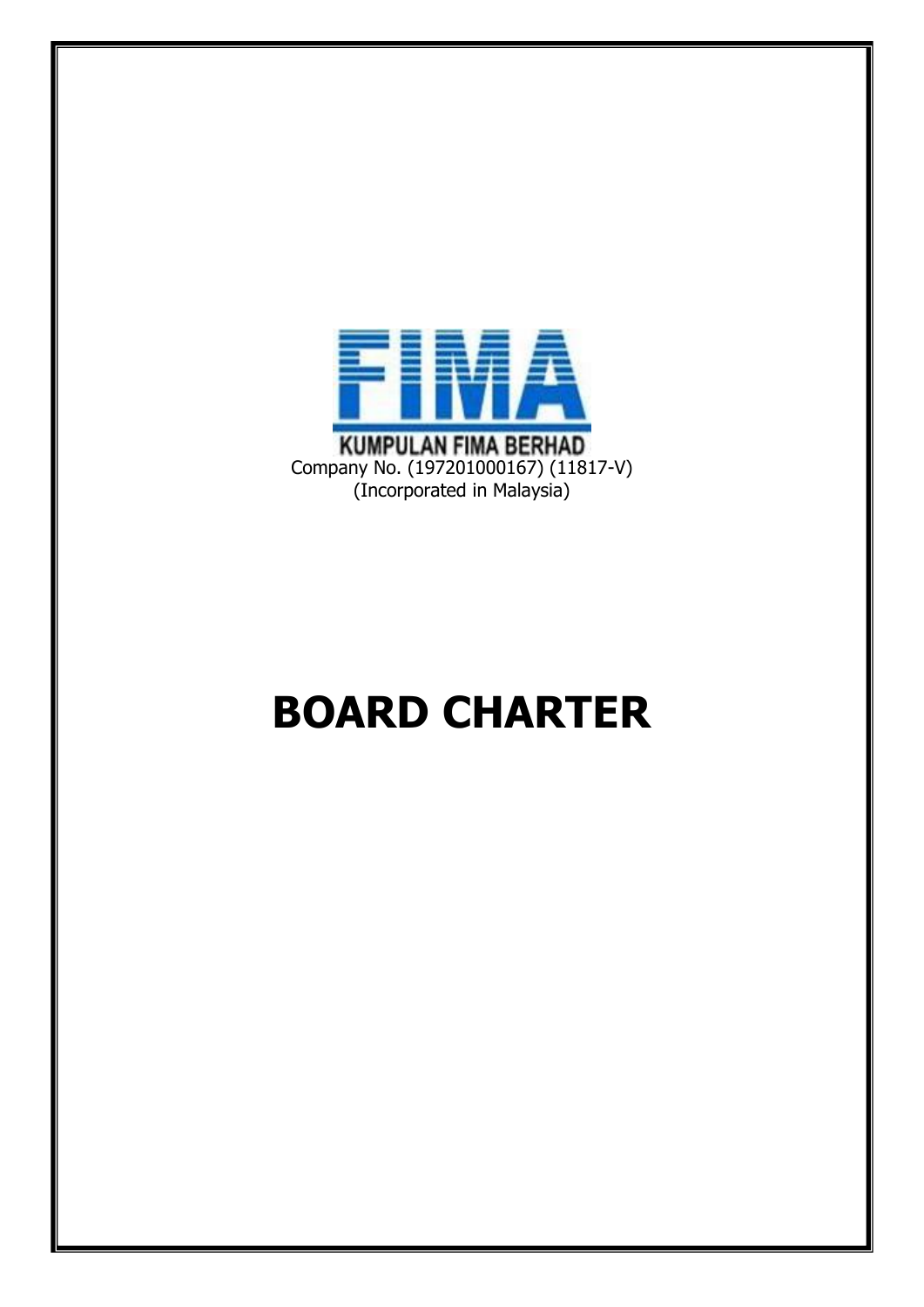#### **KUMPULAN FIMA BERHAD BOARD CHARTER**

## **CONTENTS**

| 1.  | <b>INTRODUCTION</b>                                                                                                                                                                                                                                                                                                                                                                                                                                                                                                                                                                                                    | 2                                                                                              |
|-----|------------------------------------------------------------------------------------------------------------------------------------------------------------------------------------------------------------------------------------------------------------------------------------------------------------------------------------------------------------------------------------------------------------------------------------------------------------------------------------------------------------------------------------------------------------------------------------------------------------------------|------------------------------------------------------------------------------------------------|
| 2.  | <b>OBJECTIVES</b>                                                                                                                                                                                                                                                                                                                                                                                                                                                                                                                                                                                                      | $\overline{2}$                                                                                 |
| 3.  | <b>COMPOSITION AND BOARD BALANCE</b><br>3.1<br>Size and Composition<br>3.2<br>Nomination and Appointments<br>3.3 Re-election of Directors<br>3.4 Independence of Directors<br>3.5 New Directorship<br>3.6 Tenure of Directors                                                                                                                                                                                                                                                                                                                                                                                          | $\overline{2}$<br>$\begin{array}{c} 3 \\ 3 \\ 3 \end{array}$<br>3<br>$\overline{4}$            |
| 4.  | <b>ROLES AND RESPONSIBILITIES</b><br>4.1<br>Board Duties and Responsibilities<br>4.2<br>Powers Delegated to Management<br>4.3<br><b>Internal Controls and Risk Management</b><br>4.4<br>Role of Individual Directors<br>4.5 Conflict of Interest<br>4.6<br>Code of Ethics and Conduct<br>4.7<br>Separation of Position of Chairman and Group MD<br>Role of Chairman<br>4.8<br>4.9<br><b>Group Managing Director</b><br><b>Role of Committees</b><br>4.10<br>4.10.1 Audit and Risk Committee<br>4.10.2 Risk Steering Committee<br>4.10.3 Nomination and Remuneration Committee<br>4.10.4 Group Sustainability Committee | 4<br>5<br>5<br>6<br>6<br>6<br>$\overline{7}$<br>$\overline{7}$<br>8<br>9<br>9<br>9<br>10<br>11 |
| 5.  | <b>MEETINGS</b><br>5.1 Board Meetings<br>5.2<br><b>General Meetings</b>                                                                                                                                                                                                                                                                                                                                                                                                                                                                                                                                                | 11<br>12                                                                                       |
| 6.  | <b>PERFORMANCE</b><br>6.1 Board and Board Committees Evaluation<br>6.2<br>Directors' Training and Development                                                                                                                                                                                                                                                                                                                                                                                                                                                                                                          | 12<br>12                                                                                       |
| 7.  | <b>REMUNERATION POLICIES</b>                                                                                                                                                                                                                                                                                                                                                                                                                                                                                                                                                                                           | 13                                                                                             |
| 8.  | <b>ACCESS TO INFORMATION AND INDEPENDENT ADVICE</b>                                                                                                                                                                                                                                                                                                                                                                                                                                                                                                                                                                    | 13                                                                                             |
| 9.  | <b>FINANCIAL REPORTING</b>                                                                                                                                                                                                                                                                                                                                                                                                                                                                                                                                                                                             | 13                                                                                             |
| 10. | <b>REVIEW OF BOARD CHARTER</b>                                                                                                                                                                                                                                                                                                                                                                                                                                                                                                                                                                                         | 13                                                                                             |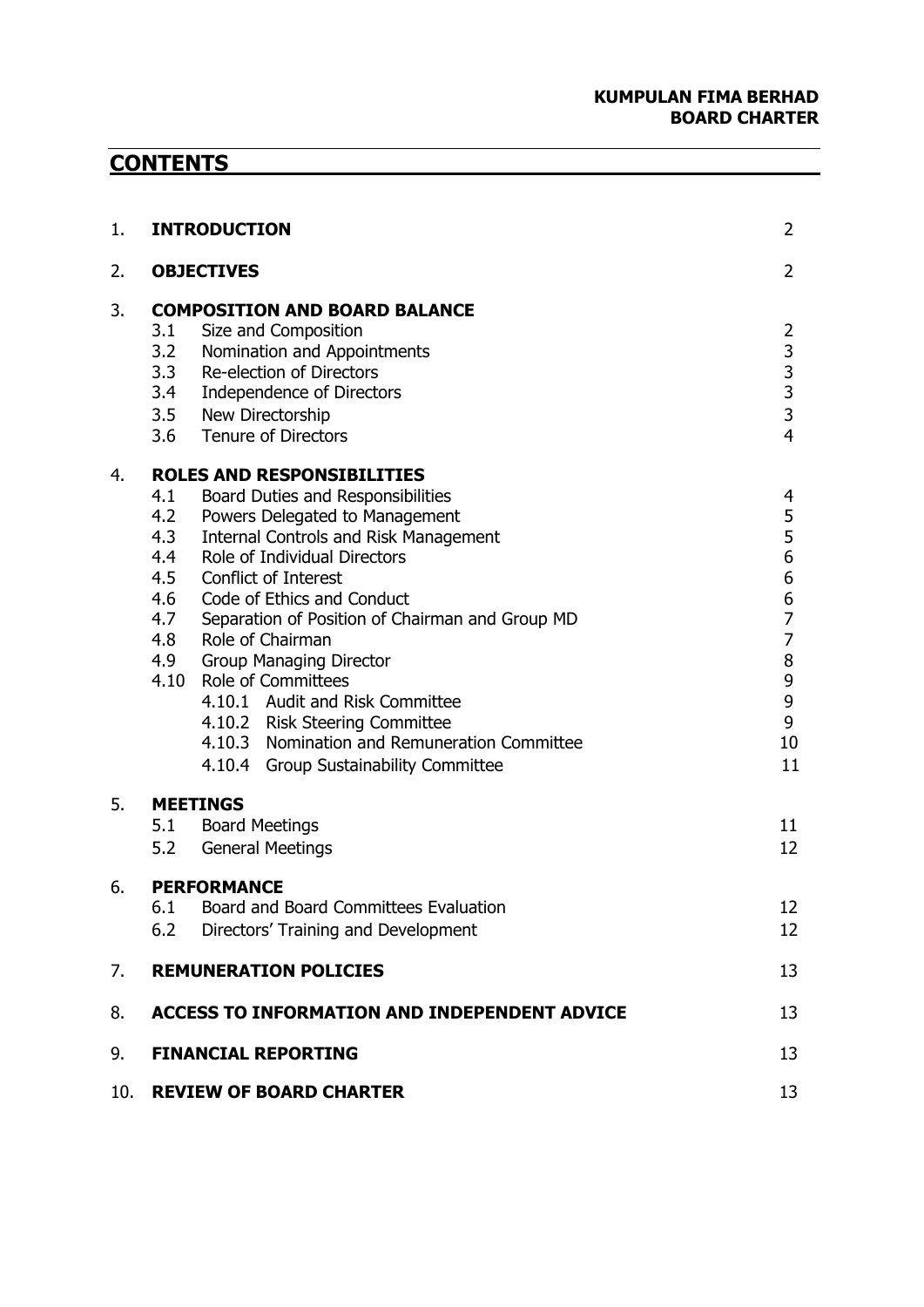#### 1. **INTRODUCTION**

The Board of Directors ("Board") of Kumpulan Fima Berhad ("KFIMA" or "the Company") recognises Corporate Governance as being vital and important to the success of KFIMA and its Group of Companies ("Group") businesses.

The Board is the focal point of the Company's Corporate Governance system. It is ultimately accountable and responsible for the performance and affairs of the Company and is also responsible to oversee the Company's corporate governance framework. All Board members are expected to act in a professional manner, thereby upholding the core values of integrity and enterprise with due regard to their fiduciary duties and responsibilities.

This Board Charter shall constitute and form an integral part of each Director's duties and responsibilities.

#### 2. **OBJECTIVES**

The objectives of this Board Charter are to ensure that all Board members acting on behalf of the Company are aware of their duties and responsibilities and the various legislations and regulations affecting their conduct and that the principles and practices of good Corporate Governance are applied in all the Board's dealings in respect, and on behalf of the Company.

This Board Charter is not an "all inclusive" document and should be read as a broad expression of principles.

#### 3. **COMPOSITION AND BOARD BALANCE**

- 3.1 Size and Composition
	- i. The Board consists of qualified individuals with a complementary blend of expertise drawn from a wide range of professional, business and public office backgrounds and perspective to enable them to discharge their duties and responsibilities effectively.
	- ii. The Constitution of the Company provides for a minimum of 2 Directors and maximum 15 Directors.
	- iii. The Company must ensure that at least 2 Directors or 1/3 of the Board of Directors, whichever is the higher, are Independent Directors and if the number of Directors is not 3 or a multiple of 3, then the number nearest 1/3 must be used as defined in the Bursa Malaysia Securities Berhad Main Market Listing Requirements ("Bursa LR"). In addition, the Board must comprise of at least 1 female Director.
	- iv. The Board may appoint a Senior Independent Director to whom concerns may be conveyed. The Senior Independent Director is also responsible to receive reports from employees or third parties for the purpose of whistleblowing in accordance with the Group's Whistleblowing Policy and Procedures.
	- v. The Board shall at all times promote and welcome diversity and gender mix in its composition and give due recognition to the financial, technical and business experience of the Directors.
	- vi. The composition and size of the Board are reviewed from time to time to ensure its appropriateness.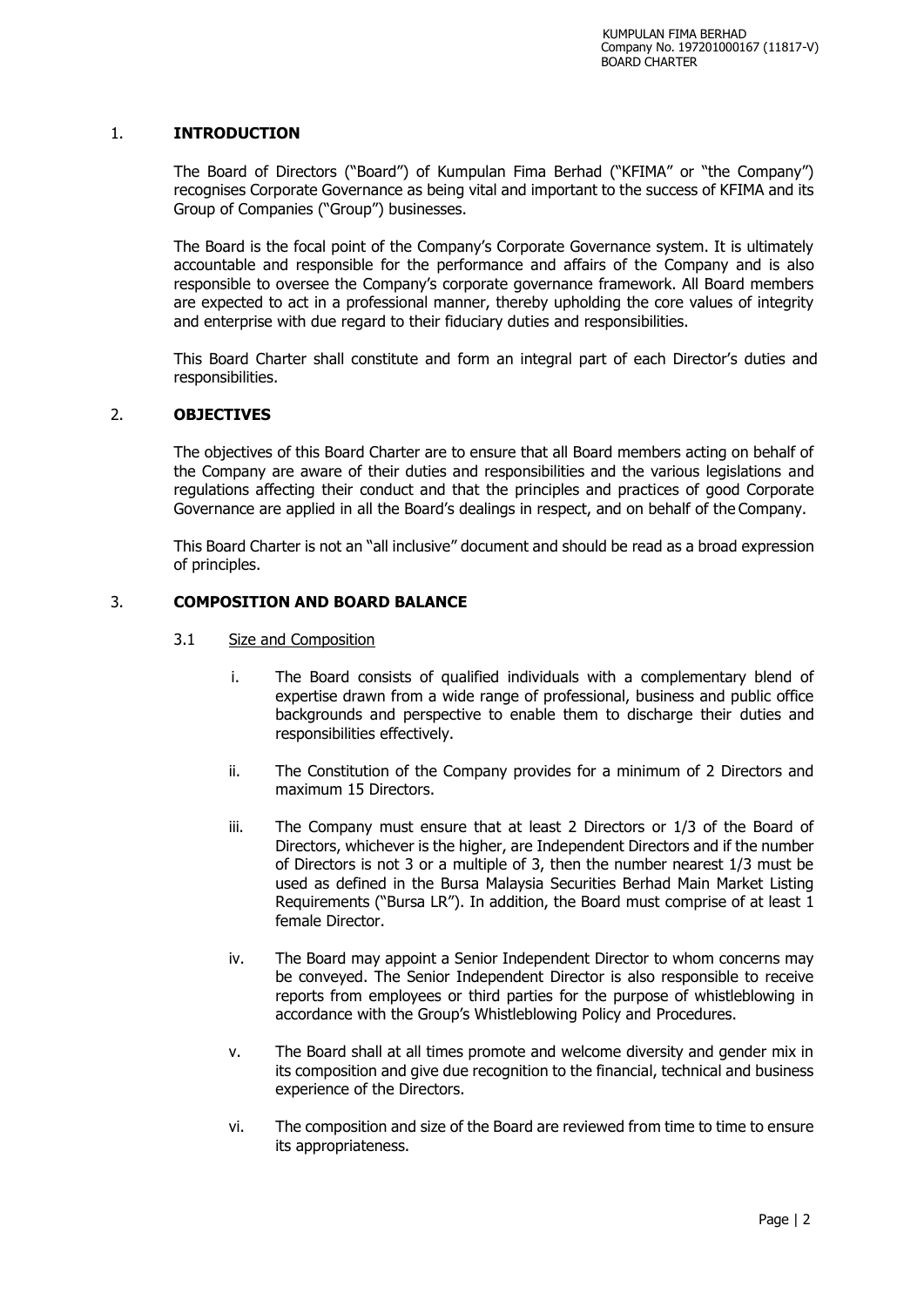#### 3.2 Nomination and Appointments

- i. The appointment of a new Director is a matter for consideration and decision by the full Board upon appropriate recommendation from the Nomination and Remuneration Committee. The Nomination and Remuneration Committee will consider the required mix of skills, experience and diversity, including gender, where appropriate, which the Director bring to the Board.
- ii. The Company Secretary shall have the responsibility of ensuring that relevant procedures relating to the appointments of new Directors are properly executed.
- iii. The Director who is appointed for the first time as a Director of listed company must complete the Mandatory Accreditation Programme within the time set as defined in the Bursa LR.

#### 3.3 Re-election of Directors

The Constitution of the Company provides that all Directors are subject to retirement and re-election by shareholders at their first opportunity after their appointment, and are subject to re-election at least once every 3 years.

#### 3.4 Independence of Directors

- i. An Independent Director is independent of management and free of any business or other relationship that could materially interfere with the exercise of unfettered and independent judgement and who otherwise meet the definition of independence as prescribed by the Bursa LR.
- ii. Every Independent Director shall provide a written declaration to the Nomination and Remuneration Committee and the Board confirming that he/she continue to fulfil the criteria of independence as set out in the Bursa LR during the annual assessment carried out by the Company.
- iii. The Board, together with the Nomination and Remuneration Committee shall undertake an assessment director independence of Independent Director annually and as and when new interest or relationship develops.

#### 3.5 New Directorship

- i. In any given circumstances, the Directors are expected to serve in no more than 5 directorships in public listed companies, as defined in the Bursa LR.
- ii. The Directors shall notify the Company if he/she has any new directorship or significant commitments outside the Company.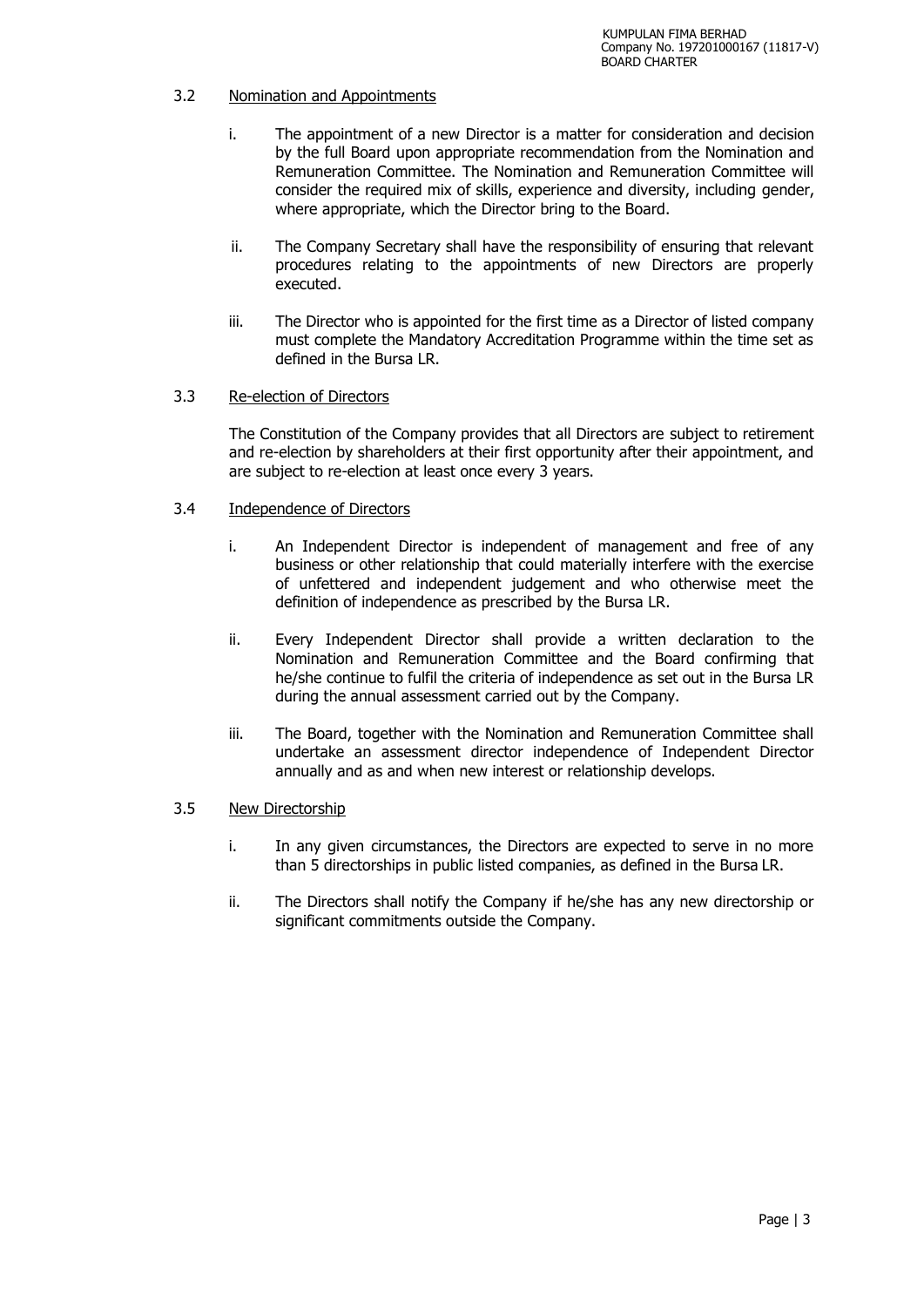#### 3.6 Tenure of Directors

The tenure of Directors, especially Independent Directors, shall not exceed a term limit of 9 years. If the Board intends to retain an Independent Director beyond 9 years, it shall provide justification for the retention and seek annual shareholders' approval via a 2-tier voting. In any case, a Director shall not serve as an Independent Director of the Company or its related companies for a cumulative period of more than 12 years or such other period as prescribed by the Bursa LR. Upon completion of 12 years, an Independent Director may continue to serve on the Board subject to the Director's re-designation as Non-Independent Director.

#### 4. **ROLES AND RESPONSIBILITIES**

#### 4.1 Board Duties and Responsibilities

- i. The Board is collectively responsible to the Company's shareholders for the long-term success of the Company. It meets regularly to set the overall strategic direction of the Company, review its operating and financial performance and to provide oversight to ensure that the Company is effectively controlled and resourced.
- ii. The Board assumes, amongst others, the following duties and responsibilities:-
	- (1) reviewing and adopting the overall strategic plans and programmes for the Company and its subsidiaries (herein referred to as "the Group").
	- (2) overseeing and evaluating the Group's business operations and financial performance.
	- (3) identifying and managing principal risks affecting the Group and ensuring that the operating infrastructure, systems on internal control and systems to identify significant financial and non-financial risks, are in place and implemented.
	- (4) promoting a culture of integrity, compliance and responsible conduct throughout the Group, which shall inter alia include establishing appropriate policies and procedures to manage bribery and corruption risks;

 The Board has endorsed the Policy Statement on Anti-Bribery which is attached as Appendix 1 to this Board Charter, and will uphold the said Policy.

- (5) providing input into and final approval of the annual operating budget.
- (6) approving major capital expenditure, capital management and acquisitions/divestitures.
- (7) ensuring that appropriate plans are in place in respect of the succession plan of the Group.
- (8) promoting sustainability through appropriate environmental, social and governance considerations in the Group's strategies.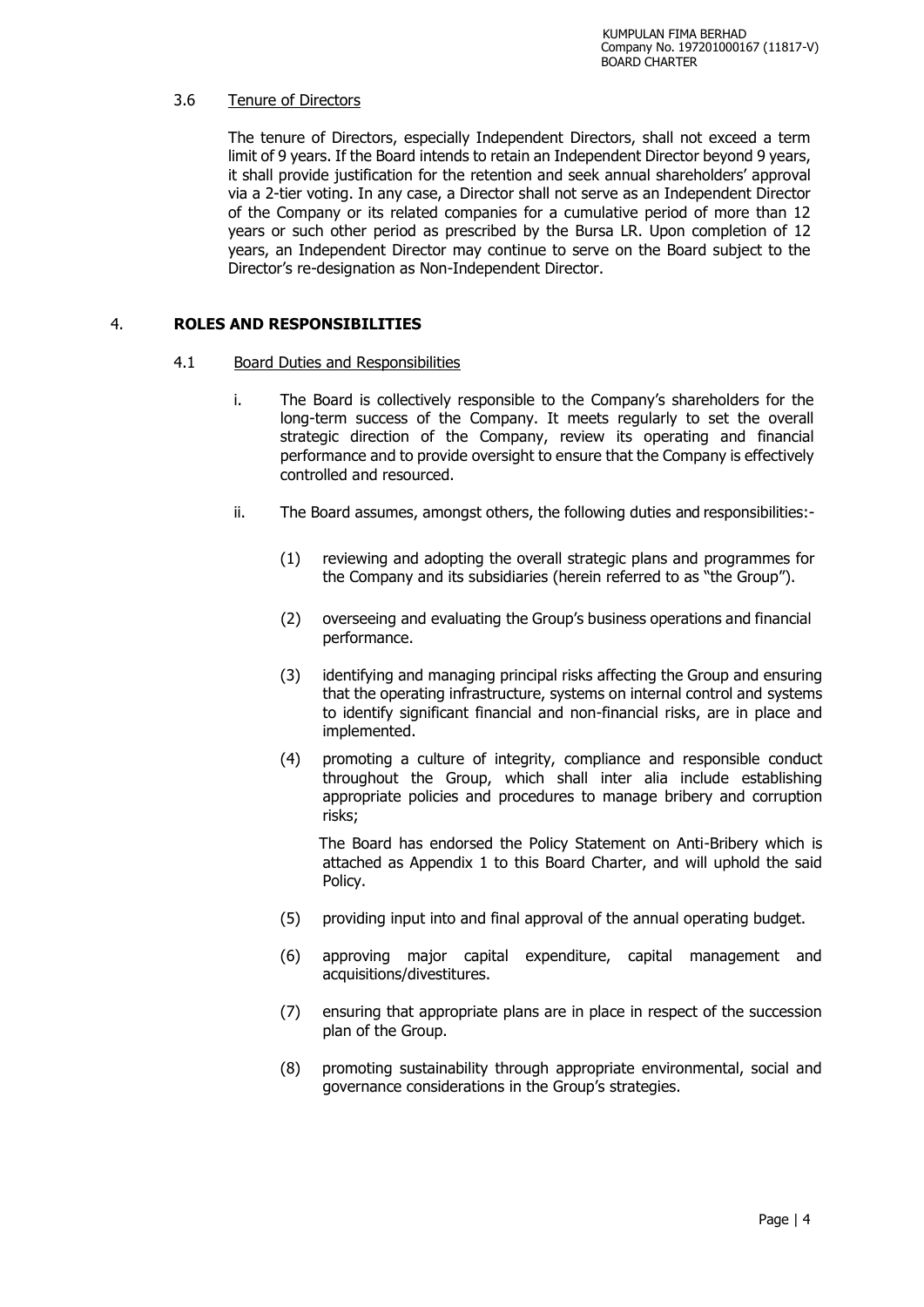- iii. The following matters (including changes to such matters) require approval from the Board has adopted a schedule of matters specifically reserved for its approval which include among others:-
	- (1) annual financial statements and quarterly financial results prior to release to Bursa Malaysia;
	- (2) the Company's strategic and operating plans;
	- (3) annual budget including major capital commitments and capital expenditure budgets;
	- (4) appointments of Board members and Board Committee members;
	- (5) material acquisitions and disposals of undertakings, property or any Group expenditure which exceeds the limits delegated to the Group Managing Director or senior management;
	- (6) the overall system of internal control and risk management;
	-
	- (7) related party transactions;<br>(8) any matters in excess of a any matters in excess of any discretions which it may have delegated from time to time to the Group Managing Director or senior management; and
	- (9) any matters and/or transactions that fall within the ambit of the Board pursuant to the Companies Act, 2016, Bursa LR, Company's Constitution or any other applicable rule.
- iv. Dividend

The Board shall determine the overall dividend policy to be followed taking into account inter alia the Company's financial performance and cashflow position, the long-term strategies of the Group as well as capital and investment requirements. The Board also ensure that the Company satisfies the solvency test for each declaration of dividend.

#### 4.2 Powers Delegated to Management

- i. The Board shall delegate to the Group Managing Director ("Group MD"), the authority and power to manage the Company and its businesses within levels of authority specified by the Board from time to time.
- ii. The Group MD may delegate aspects of his or her authority and power but remains accountable to the Board for the Company's performance and is required to report regularly to the Board on the progress being made by the Company's business units.

#### 4.3 Internal Controls and Risk Management

- i. The Board oversees, reviews and monitors the operation, adequacy and effectiveness of Group's system of internal control.
- ii. The Board defines the risk appetite, approving and overseeing the operation of the Group's Risk Management framework, assessing its effectiveness and reviewing any major/significant risk facing the Group.
- iii. The Group has a well-resourced internal audit function, which critically reviews all aspects of the Group's activities and its internal controls. Comprehensive audits of the practices, procedures, expenditures and internal controls of all business and support units and subsidiaries are undertaken on a regular basis. The Group Internal Audit has direct access to the Board through the Chairman of the Audit and Risk Committee.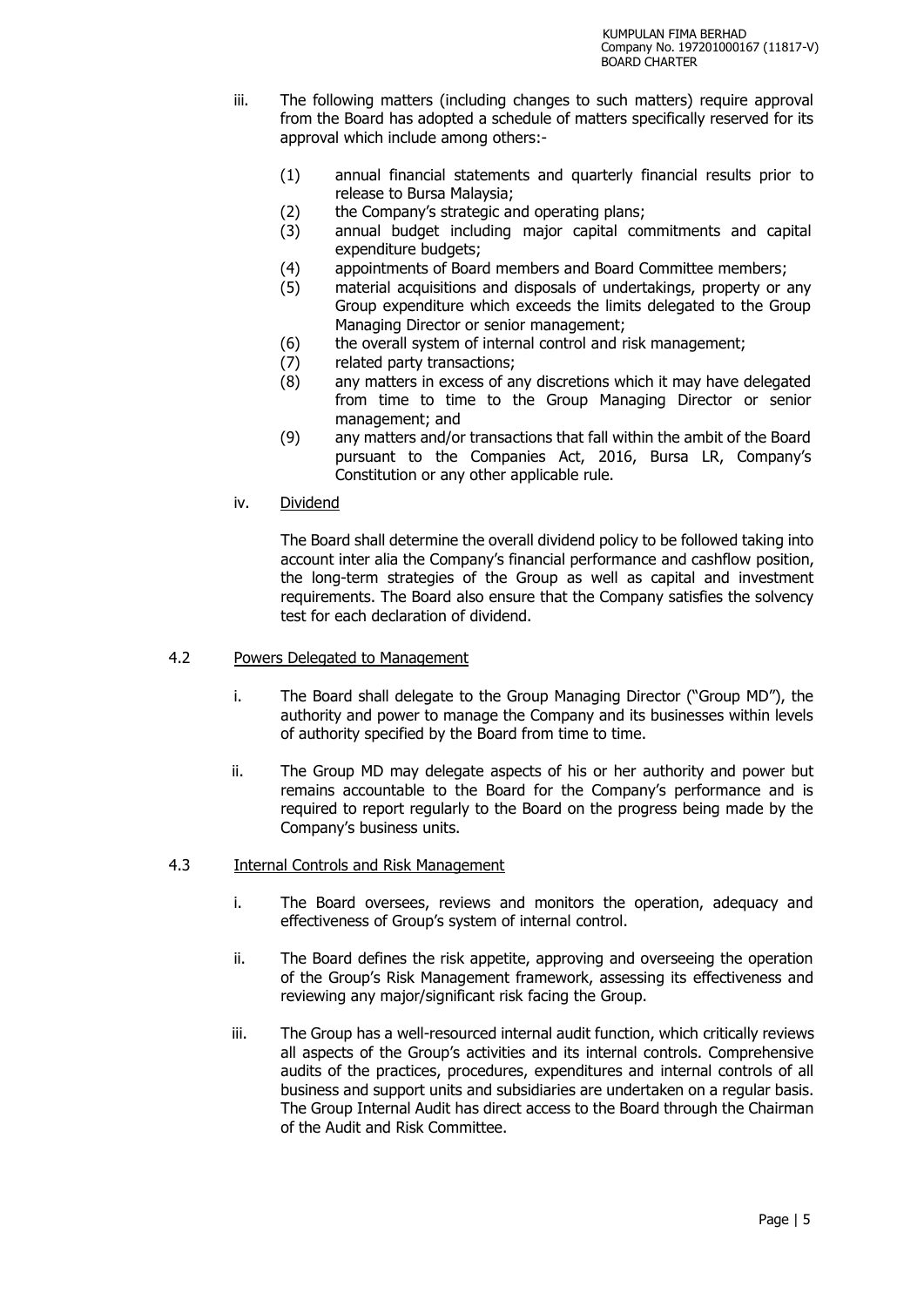#### 4.4 Role of Individual Directors

- i. Directors are expected to comply with their legal, statutory and equitable duties and obligations when discharging their responsibilities as Directors. Broadly, these include:-
	- (1) Acting in good faith and in the best interests of the Company as a whole;<br>(2) Acting with care and diligence and for proper purpose;
	- Acting with care and diligence and for proper purpose;
	- (3) Avoiding conflicts of interest with the Company in a personal or professional capacity; and
	- (4) Refraining from making improper use of information gained through the position of director from taking improper advantage of the position of director.
- ii. Directors will keep all Board information, discussions, deliberations and decisions that are not publicly known confidential and not use information gained through the Board for their interest, or their employers' interest.

#### 4.5 Conflict of Interest

The Companies Act, 2016 and Bursa LR subject the Directors to disclosure requirements. Directors shall comply with the Companies Act, 2016 in connection with disclosure of shareholding and interests in the Group and interest in any contract or proposed contract with the Company, which include the nature, character and extent of any office or possession of any property, whether directly or indirectly duties or interests that might be created in conflict with his/her duty or interest as a Director of the Company. General notice given by a Director is tabled at the Board Meetings and the declarations made are recorded in the minutes of the Board Meeting, in line with the Companies Act, 2016. A Director must not allow personal interests, or the interest of any associated person, to conflict the interests of the Company. Interested Directors shall abstain from discussion or decisions on matters in which they have a conflicting interest.

#### 4.6 Code of Ethics and Conduct

- i. As prescribed by Section 213 of the Companies Act, 2016, the Directors shall at all times act in good faith and in the best interest of the Company. The Board observes the following Code of Ethics:
	- (1) The Companies Act, 2016; and
	- (2) The Code of Ethics for Company Directors issued by the Companies Commission of Malaysia.
- ii. The Code of Ethics provide guidance for proper standards of conduct and sound and prudent business practices as well as standard of ethical behaviour for Directors, based on principles of integrity, responsibility, sincerity and corporate social responsibility.
- iii. Duty of Care and Diligence

All Directors shall at all times exercise his/her powers for a proper purpose and in good faith in the best interest of the Company. He/she shall exercise reasonable care, skill and diligence with the knowledge, skill and experience which may reasonably be expected of a Director having the same responsibilities; and any additional knowledge, skill and experience which he/she in fact has.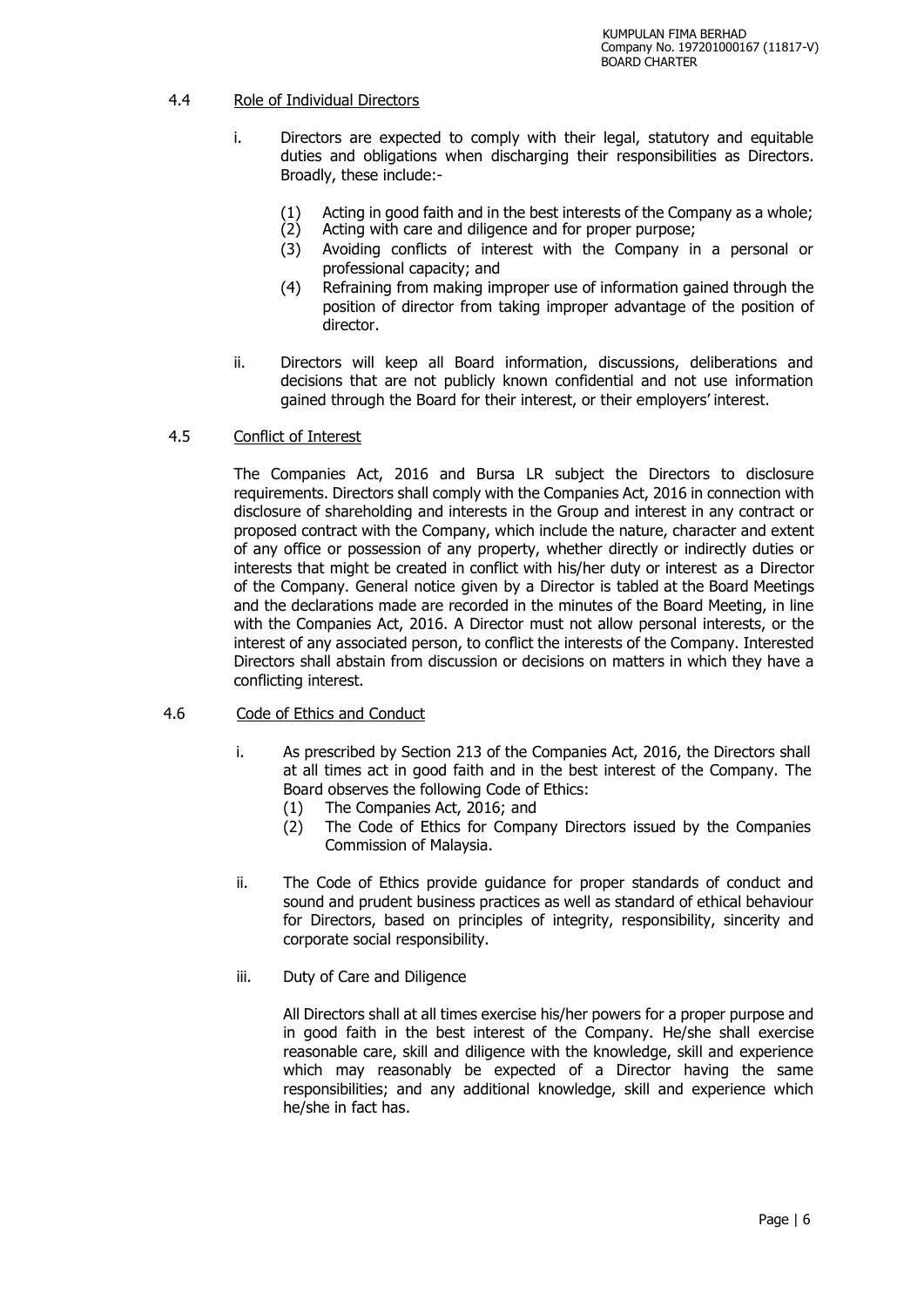iv. Business Judgment

A Director who makes a business judgment is deemed to meet the requirements of the duty as aforesaid and the equivalent duties under the common law and in equity if he/she:

- (1) Makes the business judgment in good faith for a proper purpose;
- (2) Does not have a material personal interest in the subject matter of the business judgment;
- (3) Does not have a material personal interest in the subject matter of the business judgment; and
- (4) Reasonably believes that the business judgment is in the best interest of the Company.
- v. Reliance on Information Provided by Others

A Director in exercising his/her duties may merely rely on information, professional or expert advice, opinions, reports or statements including financial statements and other financial data, prepared, presented or made by:

- (1) Any officer of the Group whom the Director believes on reasonable grounds to be reliable and competent in relation to the matters concerned;
- (2) Any other person retained by the Group as to matters involving skills or expertise in relation to matters that the Director believes on reasonable grounds to be within the person's professional or expert competence;
- (3) Another Director in relation to matters within the Director's authority; or
- (4) Any committee to the Board of Directors of which the Director did not serve in relation to matters within the committee's authority.

A Director's reliance on information provided by others is deemed to be made on reasonable grounds if it was made in good faith; and after making an independent assessment of the information or advice, opinions, reports or statements, including financial statements and other financial data, having regard to the director's knowledge of the Group and the complexity of the structure and operation of the Group.

#### 4.7 Separation of Position of Chairman and Group MD

To ensure balance of authority, increased accountability and a greater capacity for independent decision-making, the roles of Chairman and Group MD are distinct and separate with a clear division of responsibilities between the Chairman and the Group MD, so that no individual or group dominates the decision-making process.

#### 4.8 Role of Chairman

- i. The Chairman leads the Board and is responsible for the effective performance of the Board.
- ii. The Chairman of the Board shall be a Non-Executive Member of the Board.
- iii. The Chairman is responsible for leadership of the Board in ensuring the effectiveness of all aspects of its role. The Chairman is responsible for:-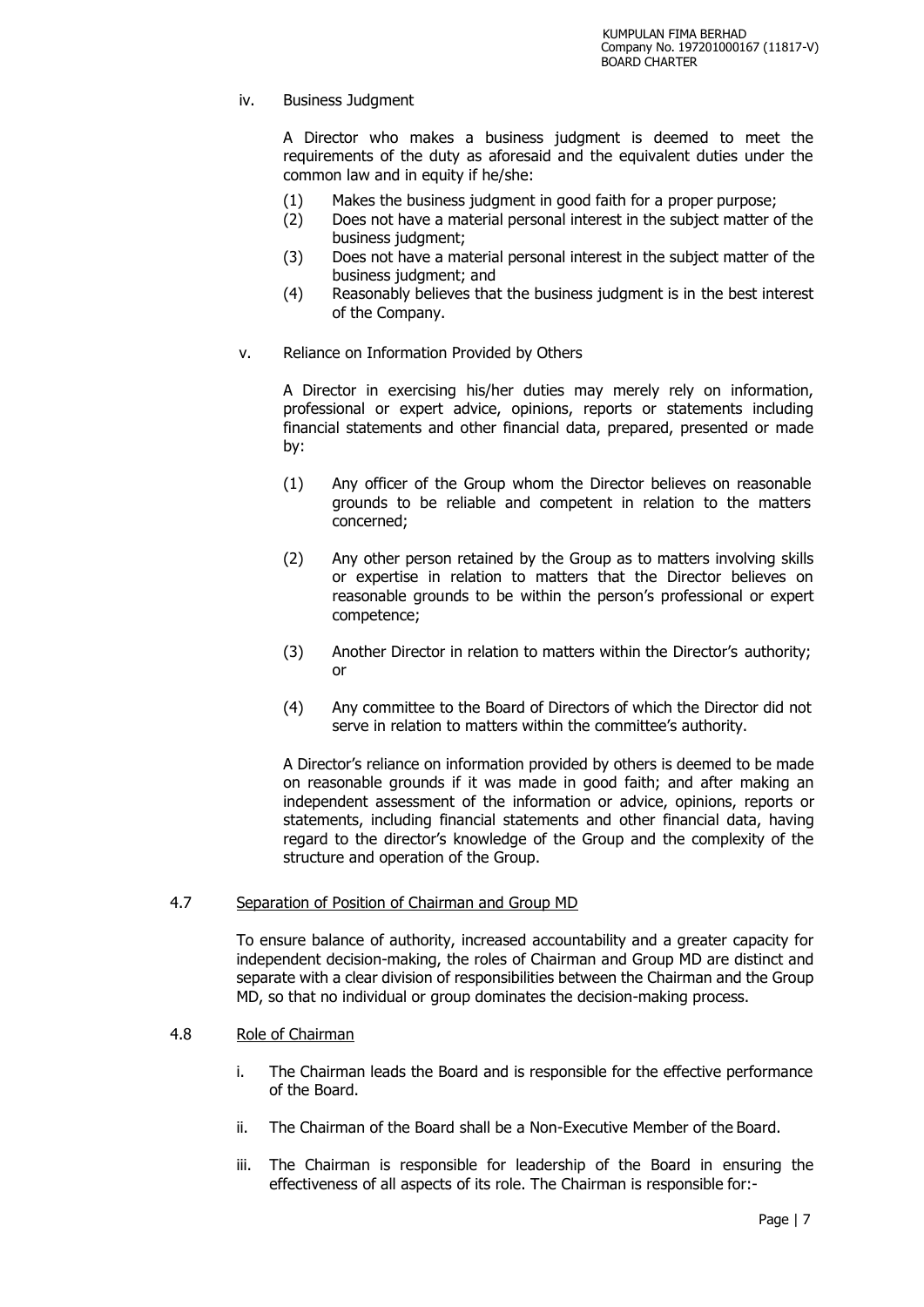- (1) Leading the Board in setting the values and standards of the Company.
- (2) Maintaining a relationship of trust with and between the Executive and Non-Executive Directors.
- (3) Ensuring the provision of accurate, timely and clear information to Directors.
- (4) Ensuring effective communication with shareholders and relevant stakeholders.
- (5) Arranging regular evaluation of the performance of the Board, its Committees and individual Directors.
- (6) Facilitating the effective contribution of Non-Executive Directors and ensuring constructive relations be maintained between Executive and Non-Executive Directors.
- (7) Facilitating the on-going development of all Directors.
- iv. The Chairman, in consultation with the Group MD and the Company Secretary, sets the agenda for Board meetings and ensures that all relevant issues are on the agenda.
- v. The Chairman ensures orderly conduct and proceedings of the Board and general meetings and is responsible for managing the business of the Board to ensure that:-
	- (1) All Directors are properly briefed on issues arising at Board meetings.
	- (2) Sufficient time is allowed for the discussion of complex or contentious issues and, where appropriate, arranging for informal meetings beforehand to enable thorough preparation for the Board discussion.
	- (3) The issues discussed are forward looking and concentrates on strategy.
- vi. The Chairman ensures that every Board resolution is put to vote.
- vii. The Chairman ensures that Executive Director look beyond their executive functions and accepts their full share of responsibilities on governance.
- viii. Should the Chairman be absent from a meeting, the members of the Board present at the meeting, may choose one of their number to chair the said meeting.

#### 4.9 Group Managing Director ("Group MD")

- i. The Directors may from time to time appoint a Group MD who shall also be a member of the Board of Directors. Any appointment of Group MD shall be for the period of not exceeding 3 years subject to re-appointment and on such terms as the Directors think fit.
- ii. The Group MD is primarily accountable for overseeing the day-to-day operations to ensure the smooth and effective running of the Group.
- iii. The Group MD is responsible for the development and implementation of the strategies for the Group and setting the overall strategic policy and direction of the Group's business operations based on effective risk management controls.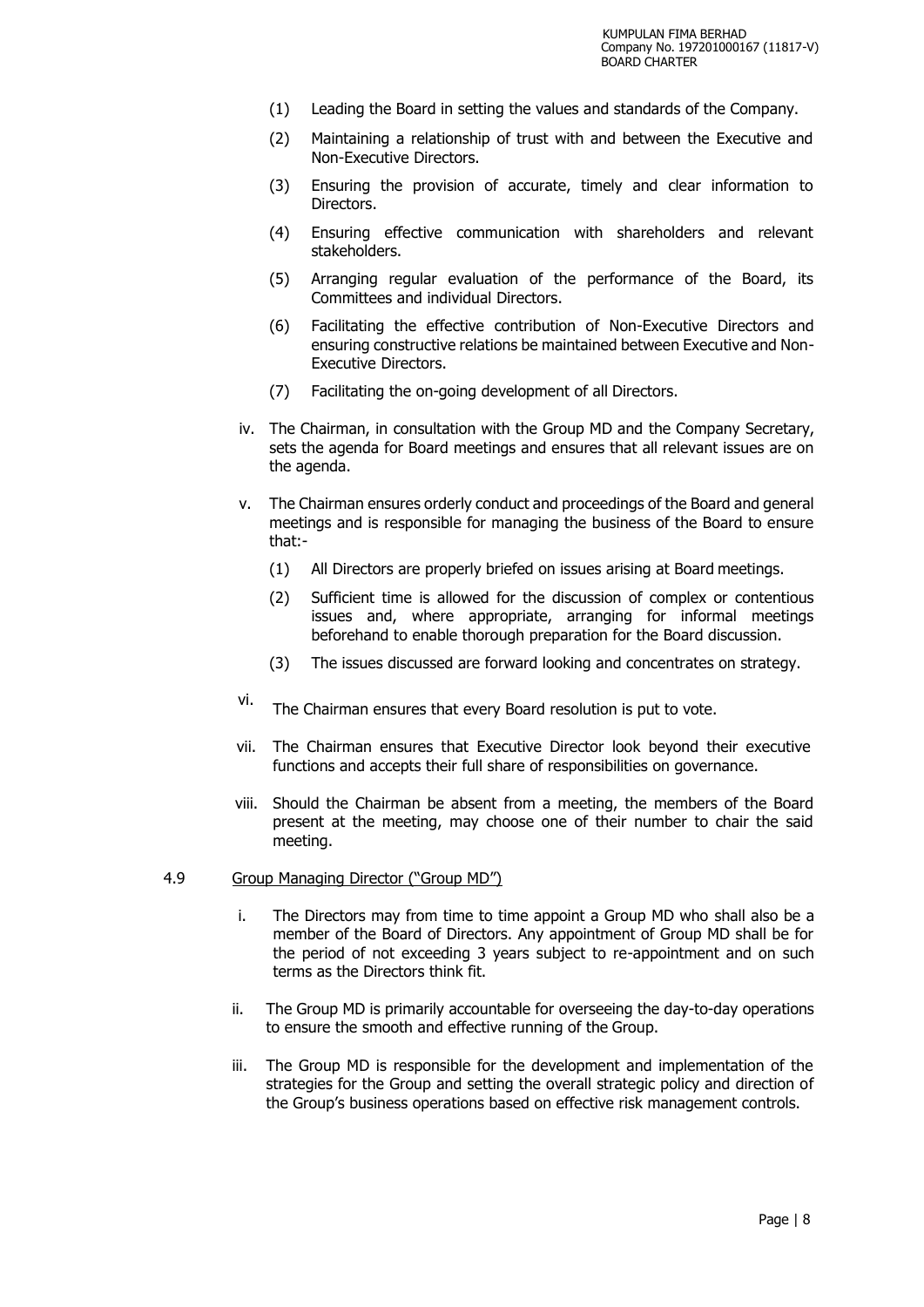- iv. The Group MD ensures that the financial management practice is performed at the highest level of integrity and transparency and that the business and affairs of the Group are carried out in an ethical manner and in compliance with the relevant laws and regulations.
- v. The Group MD provides effective leadership to the Group and is responsible for ensuring high management competency and that an effective management succession plan is in place to sustain continuity of operations.
- vi. The Group MD is the conduit between the Board and the Management in ensuring the success of the Company's governance and management functions.
- vii. The Group MD implements the policies, strategies and decisions adopted by the Board. All Board authorities conferred on the Management is delegated through the Group MD and this will be considered as the Group MD's authority and accountability as far as the Board is concerned.

#### 4.10 Role of Committees

- i. The Board may establish Committees including ad-hoc committees as considered necessary to assist in carrying out its functions. The Board will determine and review as appropriate the terms of reference and membership of its Committees. The standing Committees of the Board are:-
	- Audit and Risk Committee
		- Sub-Committee: Risk Steering Committee
	- Nomination and Remuneration Committee
- ii. The Committees operate within clearly defined roles and responsibilities as set out in their respective terms of reference. All deliberation, findings and recommendation made by these Committees will be brought to the attention of the Board who is collectively responsible for the Group's business, strategy, risk management, operational and financial performance.

#### 4.10.1 Audit and Risk Committee

The Audit and Risk Committee has been established to assist the Board in fulfilling its oversight responsibilities. The Audit and Risk Committee shall review and ensure that the process of assessing risk, control and governance, including operational and financial control, business ethics and compliance, are properly managed and monitored.

#### 4.10.2 Risk Steering Committee

- i. The Risk Steering Committee ("RSC") has been established as a sub- committee of the Audit and Risk Committee to support the Audit and Risk Committee in fulfilling its responsibilities for review and oversight of the Group's risk management programmes which shall include the effective implementation of the various anti-bribery control measures.
- ii. The RSC's reports shall include an assessment of the degree of risk, an evaluation of the effectiveness of the controls in place and the requirements for future controls. The approved divisional risk profile will be adopted after presentation to RSC bi-annually.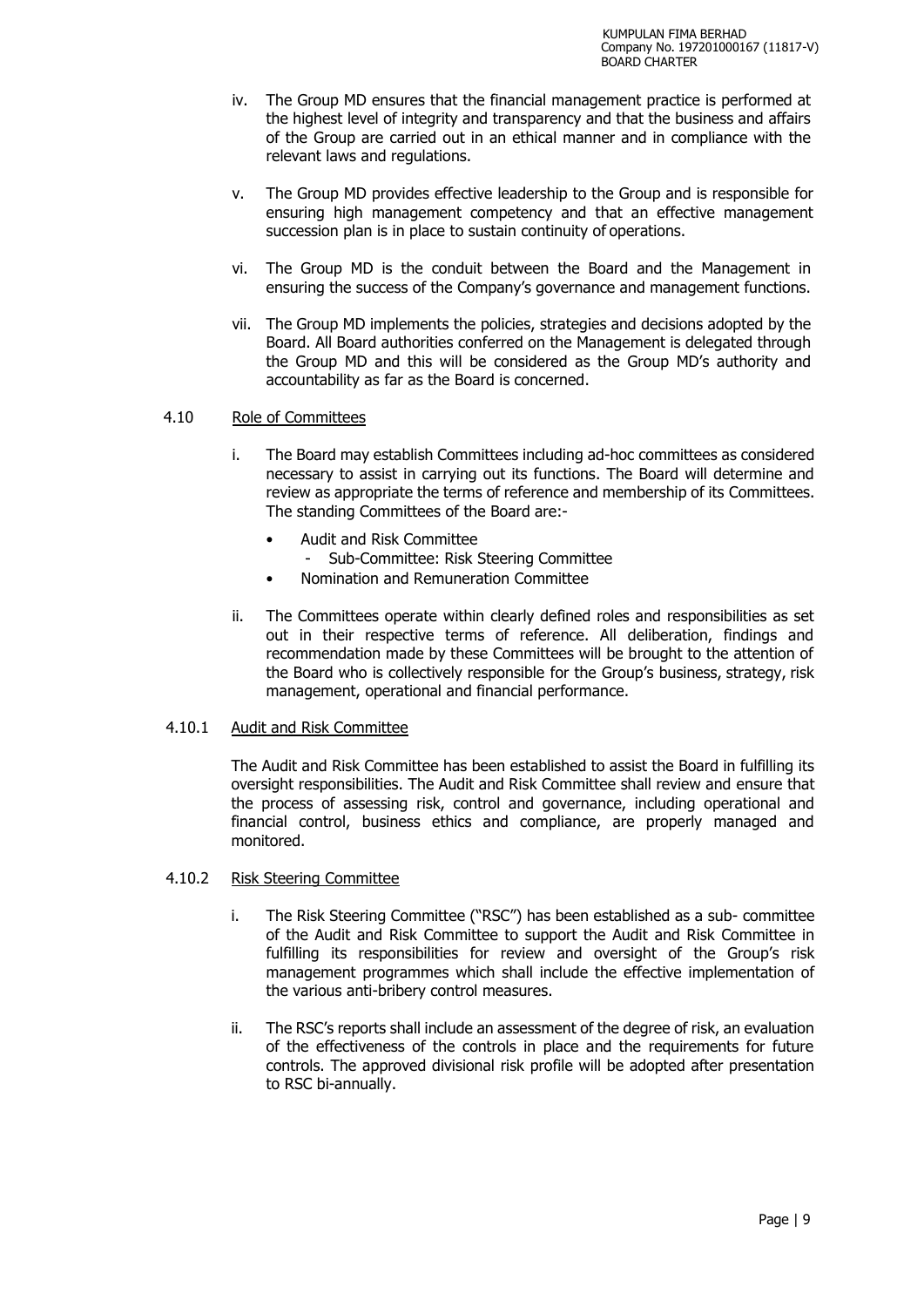#### 4.10.3 Nomination and Remuneration Committee

i. The Nomination and Remuneration Committee has been established to assist the Board on the following:-

#### **A. Nomination Function**

- (1) Review contribution of individual Directors and effectiveness of the Board as a whole with its mix of skills and experience and other qualities, including core competencies which each Director shall bring to the Board.
- (2) Make recommendations to the Board on candidates for Key Management Personnel and directorship on the Board of the Company and its Group subsidiaries.
- (3) Recommend suitable orientation, educational and training programmes to continuously train and equip both existing and new Directors.
- (4) Examine the size of the Board to determine its effectiveness.
- (5) Review the adequacy of the size, structure and composition of Board Committees at least once every three (3) years or when the Committee thinks fit and recommends to the Board any changes thereto.
- (6) Establish processes for the review of the performance of individual Directors, Board Committees and the Board as a whole and implementation of such processes.
- (7) Carry out annual assessments on the independence of the Independent Directors and determine whether they are independent taking into account the requirements of Bursa LR and whether there are circumstances which can interfere with the Directors' independence of judgement.
- (8) Make recommendations to the Board on the re-election of Directors who are due to retire by rotation and eligible for re-election in accordance with the Company's Constitution and Bursa LR, having due regard to the results of any formal performance evaluation and ability to continue to contribute effectively to the Board.
- (9) Oversee the appointment, succession planning of the Executive/Group MD.
- (10) Review and consider the recommendations of the Executive/Group MD in the appointment, promotion and succession planning of Key Management Personnel.
- (11) Review and recommend to the Board on matters relating to the confirmation in office including the suspension or termination of service of the Executive/Group MD and Key Management Personnel and any other person the Board determines subject to the provision of the laws and service contract.
- (12) Identify and recommend to the Board suitable candidates for appointment to the Board as Senior Independent Director and Company Secretary.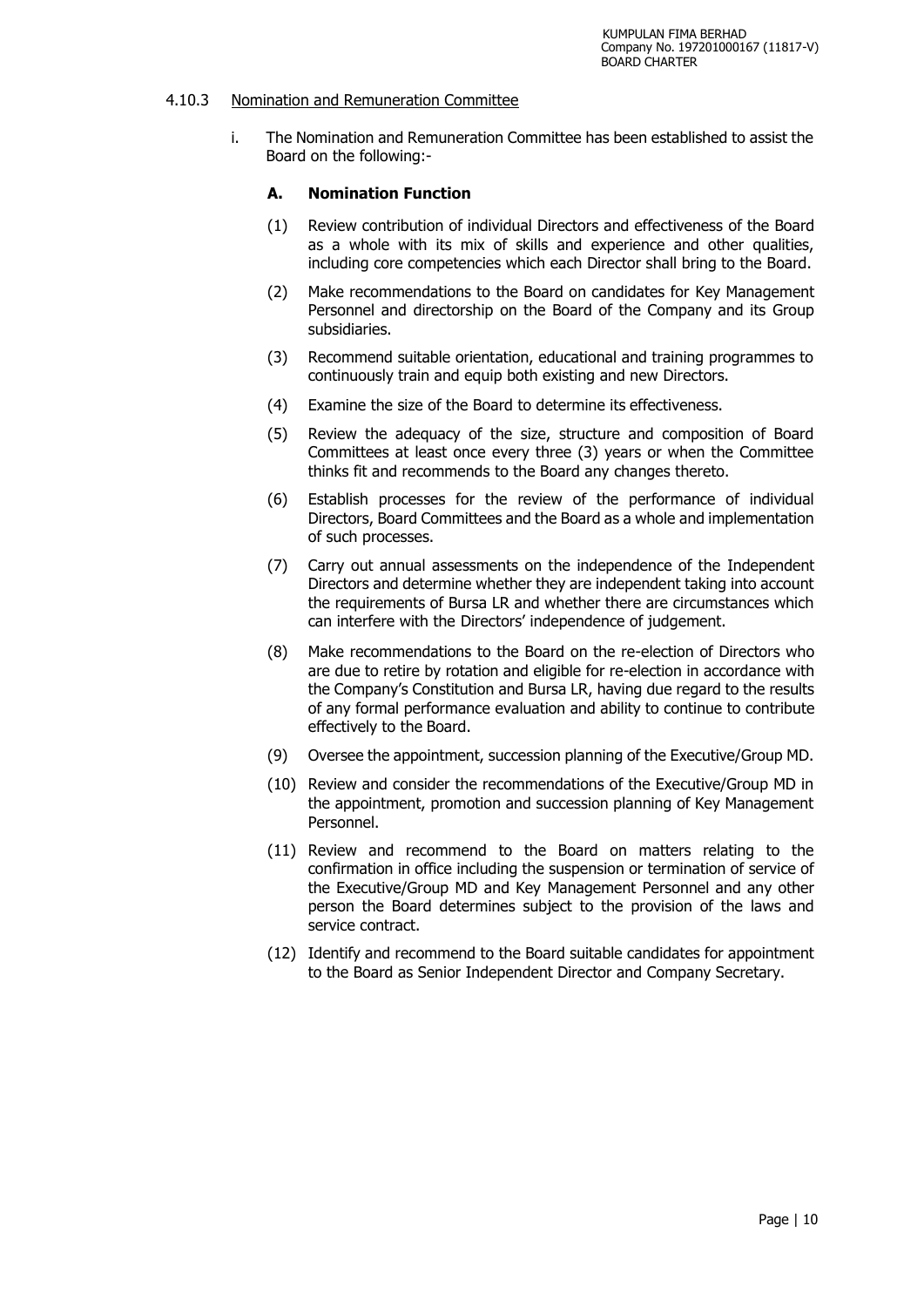#### **B. Remuneration Function**

- (1) Make recommendations to the Board on the remuneration framework for the Group MD and Directors of subsidiaries and determining the remuneration arrangements for the Group MD and Directors of subsidiaries.
- (2) Recommend to the Board changes in remuneration, if required or in the event the present structure and remuneration policy are deemed inappropriate.
- (3) Remuneration of the Non-Executive Directors of the Company shall be determined by the Board collectively, where individual concerned shall abstain from discussion of their own remuneration.
- (4) Oversee the performance review process (both annual and ad-hoc) and making recommendations to the Board on the remuneration package of Key Management Personnel of the Group. This shall include, without limitation, basic salary, share options, benefits-in- kind, incentive payments and any other compensation payments.

#### 4.10.4 Group Sustainability Committee

- (i) The Group Sustainability Committee has been established to assist the Boards of the Company and its listed subsidiary, Fima Corporation Berhad ("FimaCorp") to meet its oversight responsibilities in relation to the Group's sustainability initiatives and performance. The Committee shall provide oversight and input to Management to ensure that the Group's strategies, goals and principles pertaining to the sustainability are aligned with, promote and encourage the Group's commitment towards sustainability. The Committee will report to the KFima and FimaCorp Boards, identifying any matters within its remit in respect of which it considers an action or improvement is needed, and making recommendations as appropriate.
- (ii) Information detailing the economic, environmental and social risks and opportunities considered most material to the Group's business and how these matters are being managed shall be disclosed and published in the annual Sustainability Report to be approved by the Board. The Committee has the responsibility for collecting, verifying and providing the data published therein.

#### 5. **MEETINGS**

#### 5.1 Board Meetings

- i. The Board shall meet at regularly scheduled intervals throughout the year. Additional meetings may be convened as and when required. Decisions can also be taken by way of Directors' Circular Resolutions between the scheduled meetings, where appropriate.
- ii. The quorum necessary for the transaction of business may be fixed by the Directors and unless so fixed, shall be 2.
- iii. Senior management shall be invited to join in Board and Board Committees meetings to provide explanation or engage in dialogue with Board members on agenda items being discussed in order for the Board and/or Board Committees to dissenting views made at Board meetings along with clear actions to be taken by responsible parties.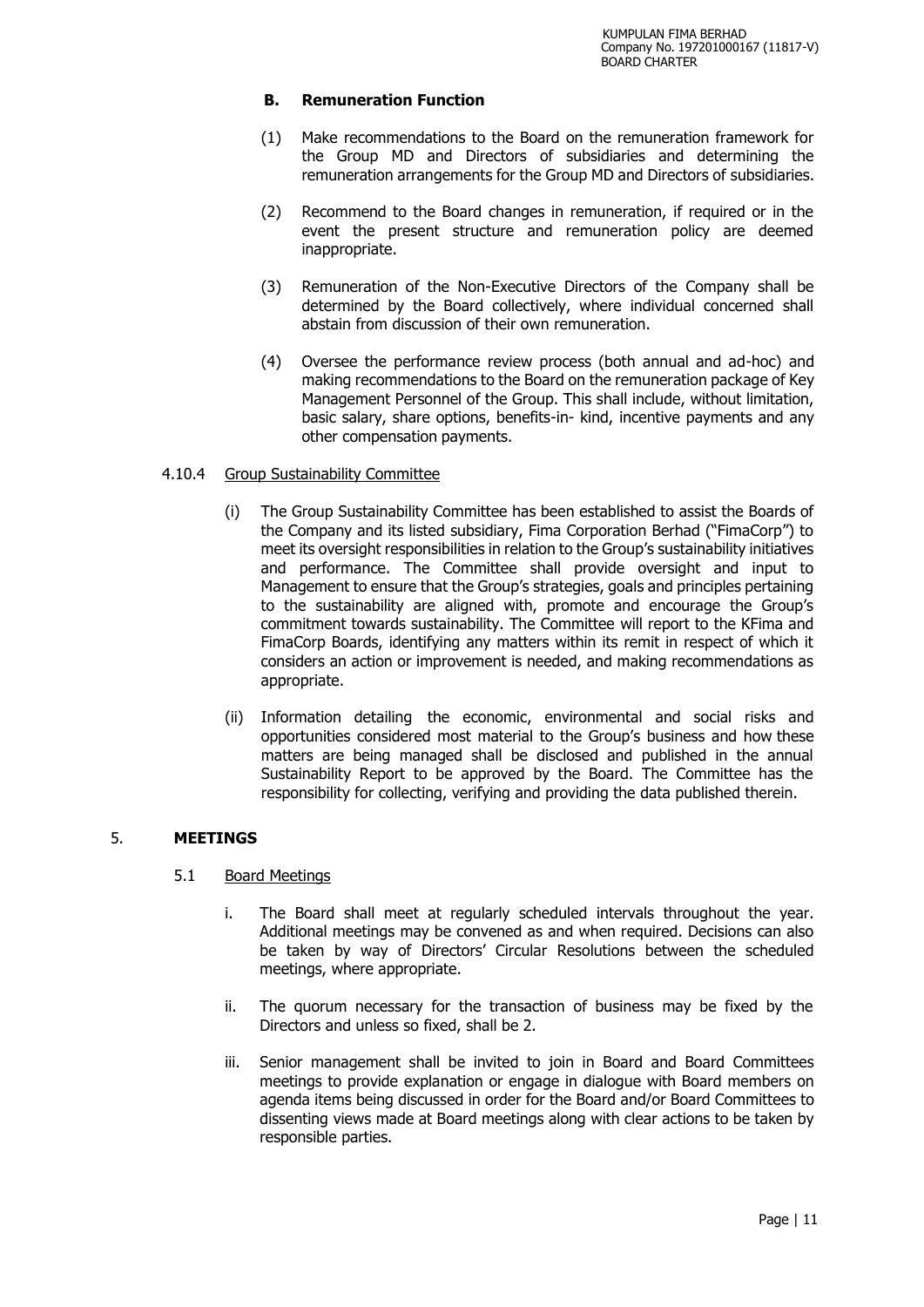- iv. A full agenda and comprehensive Board papers are circulated to all Directors in advance of each Board meeting.
- v. Full Board minutes of each Board meeting are kept by the Company Secretary and are available for inspection by any Director during office hours.
- 5.2 General Meetings
	- i. The Directors shall convene an Annual General Meeting ("AGM") to be held once at least in every year at such time, not being more than 15 months after the holding of the last preceding AGM.
	- ii. Every general meeting of the Company other than the AGM shall be called Extraordinary General Meeting.
	- iii. The notices convening meetings shall specify the place, day and hour of the meeting, and shall be given to all Members at least 14 days before the meeting or at least 21 days before the meeting where any special resolution is to be proposed or where it is an AGM. Any notice of a meeting called to consider special business shall be accompanied by a statement regarding the effect of any proposed resolution.
	- iv. The quorum for the meeting shall be 2 members present in person. Members shall include a person attending as a proxy or as representing a corporation which is a member.

#### 6. **PERFORMANCE**

- 6.1 Board and Board Committees Evaluation
	- i. The Board recognises the importance of assessing the effectiveness of the Board as a whole and its Committees. The Board reviews and evaluates the performance of the Board as a whole and its Committees on an annual basis.
	- ii. The Company Secretary shall distribute the evaluation form to the Board and Board Committees for completion on an annual basis. The information obtained or disclosed during the evaluation process shall be kept confidential and will not be used or disclosed except as defined herein.
	- iii. The Nomination and Remuneration Committee shall oversee the implementation of the evaluation process and at the conclusion of this process, the Chairman of the Nomination and Remuneration Committee shall report the outcome to the Board of Directors identifying the issues and making appropriate recommendations. The Board of Directors shall then deliberate on the report and decide/agree on any action plans, where relevant.
	- iv. As part of the Board self-evaluation process, an annual written confirmation shall be obtained from each of the Company's Independent Non-Executive Directors stating to the effect that each of them continues to fulfill the definition of independence as set out in the Bursa LR.
- 6.2 Directors' Training and Development

In addition to the mandatory programmes as required by Bursa Malaysia Securities Berhad, the Board of Directors must on a continuous basis, evaluate and determine the training needs of its Board members in order to further enhance the Board business acumen and professionalism in discharging their duties to the Company. The Board shall disclose in the Annual Report the trainings attended by the Directors and to provide reasons for the non-attendance for each Director.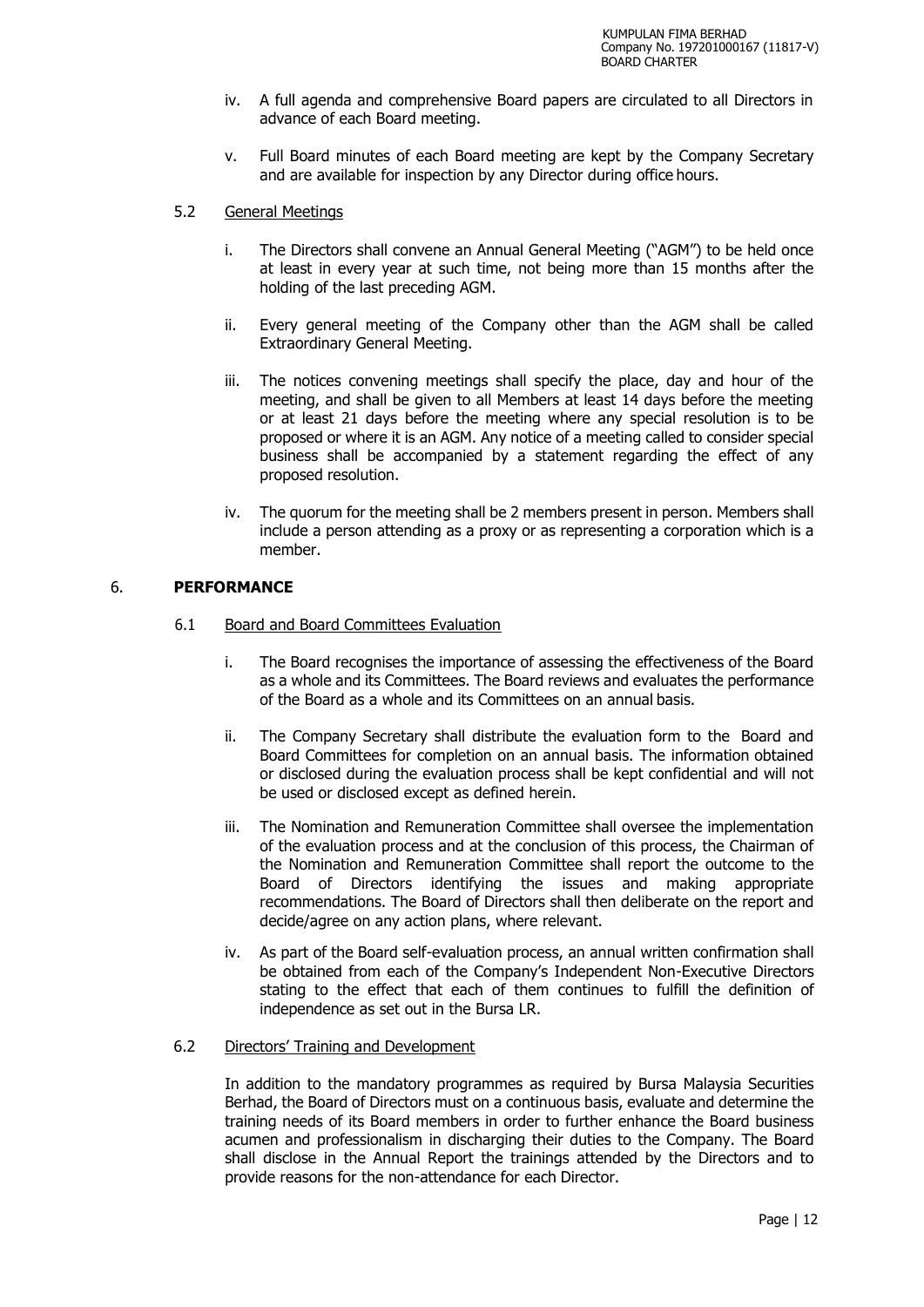#### 7. **REMUNERATION POLICIES**

- i. The Company shall provide a fair and reasonable, competitive, remuneration for its Group MD to ensure that the Company attracts and retains high calibre Group MD who has the skills, experience and knowledge to increase entity value to the benefit of all shareholders.
- ii. The remuneration policy for Group MD is based on the achievements and contribution measured against his Key Performance Indicators. The Board shall determine the remuneration of Group MD taking into consideration the recommendations of the Nomination and Remuneration Committee.
- iii. The aggregate amount of Directors' fees and any benefits to be paid to Non-Executive Directors is subject to the approval of the shareholders at a General Meeting.
- iv. There is adequate disclosure in the Annual Report with a note on the remuneration and any benefits of Directors.

#### 8. **ACCESS TO INFORMATION AND INDEPENDENT ADVICE**

- i. Directors may access such information and seek such independent advice as they individually or collectively consider necessary to fulfil their responsibilities and permit independent judgement in decision making.
- ii. Directors will be entitled to:-
	- (1) Access members of the senior management via the Group MD at any time to request relevant and additional information or seek explanations.
	- (2) Have access to internal and external auditors, without management present to seek explanations or additional information.
	- (3) Seek independent professional advice with the Chairman's prior consent, which will not be unreasonably withheld or delayed, and which will be at the Company's expense.

#### 9. **FINANCIAL REPORTING**

- i. The Company aims to present clear and balanced assessment of the Company's financial position and prospects for its financial statements and quarterly announcements to the shareholders, including other price sensitive public reports submitted to regulators.
- ii. The Board will ensure that the financial statements are prepared in accordance with the Companies Act, 2016 and the applicable approved accounting standards so as to present a true and fair view of the state of affairs of the Group.

#### 10. **REVIEW OF BOARD CHARTER**

This Board Charter was revised and approved by the Board on 28 February 2022 and is made available for reference on the Company's website, [www.fima.com.my.](http://www.fima.com.my/) The Board will review this Charter from time to time and make the necessary amendments to ensure that they remain consistent with the Board's objective, current law and practices.